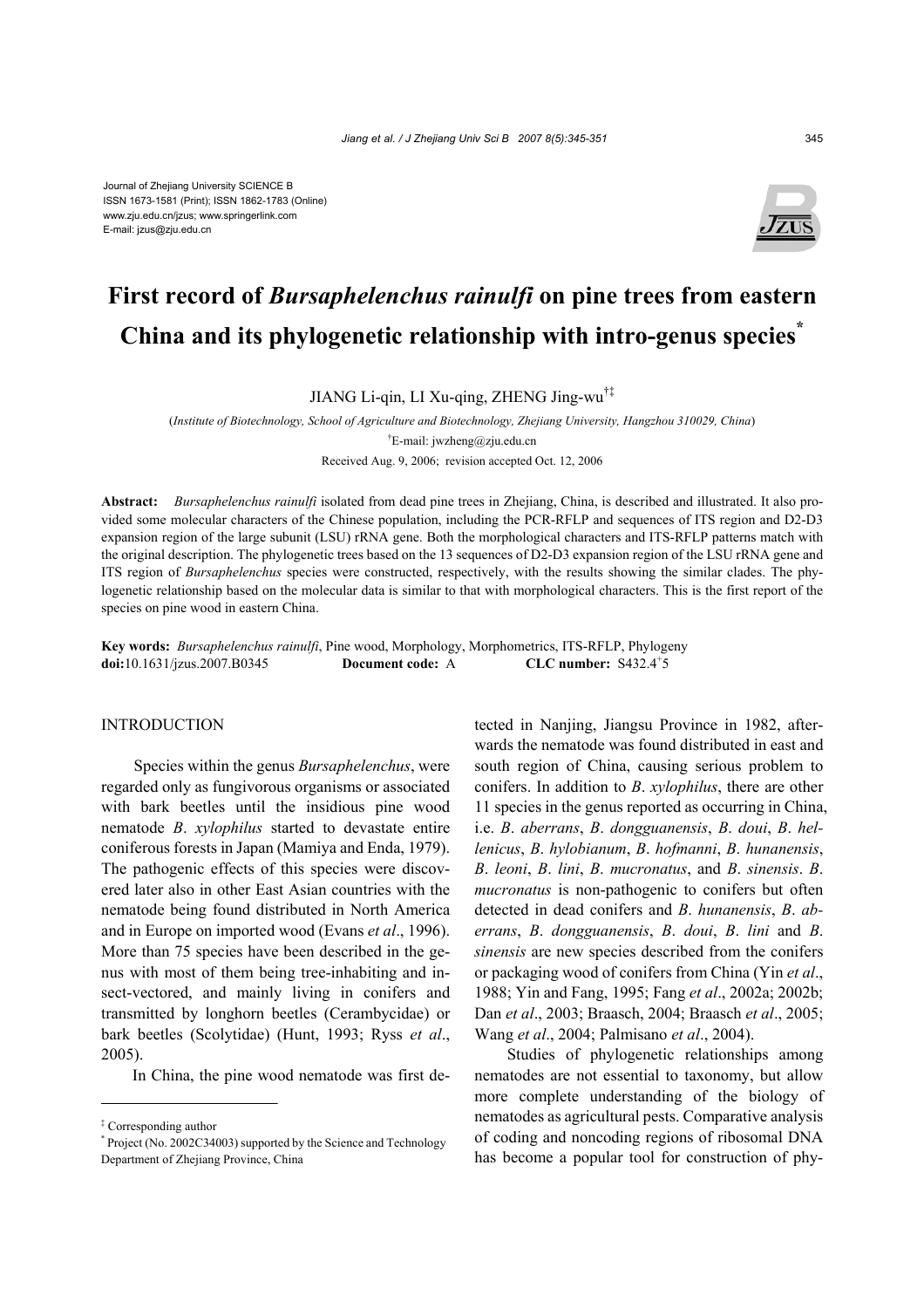logenetic trees of many organisms including nematodes. Phylogenetic analysis based on the sequences of ITS region of rDNA and D2-D3 expansion region of the large subunit (LSU) rRNA gene were used to examine evolutionary relationships among many group of nematodes including the genus *Bursaphelenchus* (Ferris *et al*., 1993; Hoyer *et al*., 1998; Iwahori *et al*., 1998; Maafi *et al*., 2003; Zheng *et al*., 2003; Madani *et al*., 2004; Subbotin and Sturhan, 2004; Burgermeister *et al*., 2005).

During a survey of the pine wilt disease caused by *B*. *xylophilus* in Zhejiang, a province in the east coast of China, *B*. *rainulfi* (Braasch and Burgermeister, 2002) was first found in dead pine trees of this area. This species was isolated for the first time in the Malaysia from pine wood (Braasch and Burgermeister, 2002), and then on Chinese packaging wood of *Callitris columellaris* (Ambrogioni *et al*., 2003). This paper presents the morphology, molecular characters, including the ITS region of rDNA and D2-D3 expansion region of the LSU rRNA gene, of *B*. *rainulfi*  from Zhejiang, and the phylogenetic relationships of the species with some other intro-genus species.

### MATERIALS AND METHODS

The nematodes were extracted from pine wood fragments with the modified Baermann funnel technique over 48 h. *B*. *rainulfi* was isolated and multiplied on *Botrytis cinerea* grown on maize culture in Petri dishes at 25 °C. Nematode specimens reared on *B*. *cinerea* were collected, heat killed, fixed in TAF and processed to glycerine. The specimens mounted in permanent slides were used for morphological and morphometric observations under a Zeiss Axioskop 2 plus microscope with an Olympus DP-10 digital camera. For each character mean, standard deviation, and range were calculated.

## **DNA extraction**

Four nematode specimens were transferred into 20 µl of double distilled water on a clear glass slide, cut into several fragments. Ten microlitres of which were transferred into a 0.5 ml eppendorf tube, containing 8 µl nematode lysis buffer (125 mmol/L KCl, 25 mmol/L Tris-Cl pH 8.3, 3.75 mmol/L  $MgCl<sub>2</sub>$ , 2.5 mmol/L DTT, and 1.125% Tween 20) on ice, and 2 µl

of proteinase K  $(600 \text{ µg/ml})$  were added. The tube was incubated at 65  $\degree$ C (1 h) and 95  $\degree$ C (10 min) consecutively and finally centrifuged (1.5 min, 12000 r/min). The DNA suspension was used for PCR, or stored at −20 °C and used for further study.

## **DNA amplification**

Twenty-five microlitres PCR reaction system was selected, including 2.5 µl 10×PCR buffer, 1.5 µl 25 mmol/L  $MgCl<sub>2</sub>$ , 0.5 µl 10 mmol/L dNTP (Shanghai, China), 1 µl 40 µmol/L each primer of the two pairs primers (synthesized by Shanghai Sangon Biological Engineering Technology and Service Company, Shanghai, China), 1.5 U Taq polymerase (Shanghai, China), 2 µl template DNA suspension and 16.2 µl double distilled water. DNA amplification was carried out in a PTC-0150 MiniCycler (MJ Research Inc., Waltham, MA, USA).

Primers F1 (5′-CGT AAC AAG GTA GCT GTA G-3′) (Ferris *et al*., 1993) and V2 (5′-TTT CAC TCG CCG TTA CTA AGG-3′) (Vrain, 1993) were used to amplify the ITS region of rDNA. DNA thermal cycle consisted of 4 min at 94 °C, 10 cycles of 30 s at 94 °C, 1 min at 54 °C, and 1 min at 72 °C, and another 25 cycles of 15 s at 94 °C, 1 min at 54 °C, and 1 min at 72 °C, followed by a final elongation step of 10 min at 72 °C. After DNA amplification, 2 µl of PCR product was run on a 1% agarose gel (100 V, 50 min). The remainder was stored at −20 °C and used for further study.

Primers D2A (5′-ACA AGT ACC GTG AGG GAA AGT TG-3′) and D3B (5′-TCG GAA GGA ACC AGC TAC TA-3′) (de Ley *et al*., 1999) were used for amplification of D2-D3 expansion region of the LSU rRNA gene. DNA thermal cycle consisted of 4 min at 94 °C, 37 cycles of 30 s at 94 °C, 40 s at 55 °C, and 1 min at 72 °C, final elongation step of 8 min at 72 °C. After DNA amplification, 2 µl of PCR product was run on a 1% agarose gel. To verify the results, the experiments were repeated several times. The remainder was stored at −20 °C and used for further study.

### **Cloning and sequencing**

Purified PCR products were cloned into pGEM-T vector and transformed into JM109 high efficiency competent cells. Several clones of the nematode were isolated by blue/white selection,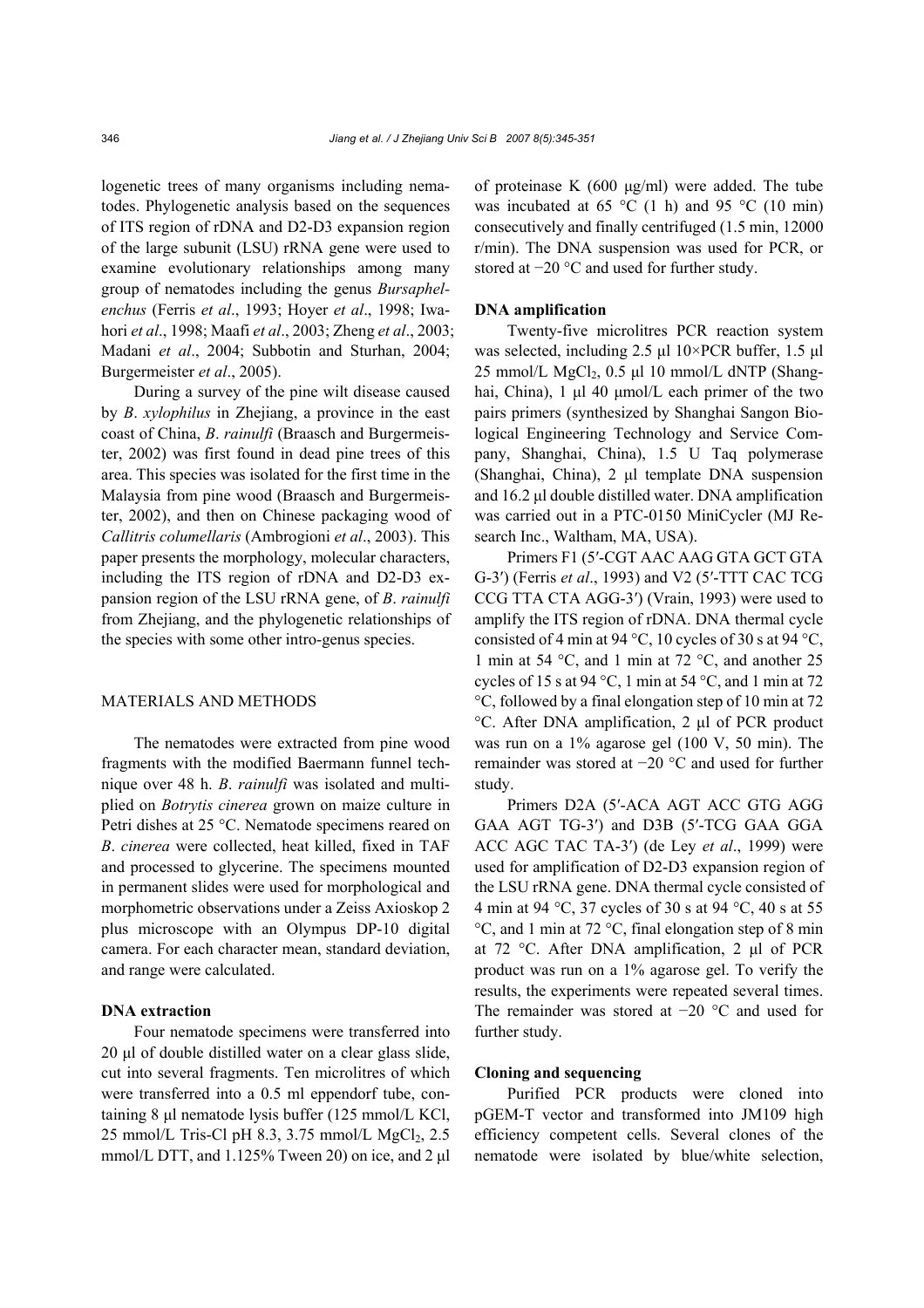subjected to PCR, and then cycle-sequenced by Shanghai Sangon Biological Engineering Technology and Service Co., Shanghai, China.

# **RFLP procedures for ITS region and D2-D3 expansion region of the LSU rRNA gene**

PCR products of both ITS region of rDNA and D2-D3 expansion region of the LSU rRNA gene were used for PCR-RFLP directly. Eight restriction enzymes, *Rsa*I, *Hae*III, *Msp*I, *Hin*fI, *Alu*I, *Bsh*1236I, *Hha*I and *Mbo*I were used for the digestion of 5 µl D2-D3 expansion region of the LSU rRNA gene and ITS region of rDNA PCR product. The digested DNA was loaded on a 1.5% agarose gel, separated by electrophoresis, stained with ethidium bromide, visualized and photographed under UV-light.

## **Phylogenetic analysis**

The two sequences, ITS region of rDNA and D2-D3 expansion region of the LSU rRNA gene from the specimens of *B*. *rainulfi*, were submitted to GenBank, with the sequence Nos. DQ257621 and DQ257624, respectively. The sequences of *Bursaphelenchus* species were obtained with BLAST (basic local alignment search tool) from GenBank (Http://www.ncbi.nlm.nih.gov) according to the sequence of *B*. *rainulfi*. In order to compare ITS region with D2-D3 region, the sequences of common species were selected. Sequences were compared by Clustal X 1.8 using MEGA 2.1 software and the phylogentic trees were constructed based on both ITS region of rDNA and D2-D3 expansion region of the LSU rRNA gene sequences available on the GenBank. Kimura 2-parameter model was selected and UPGMA analysis was applied. Bootstrap analysis with 1000 replicates was performed to assess the degree of support for each clade on the trees.

## **RESULTS**

# **Morphometrics and morphological characters of**  *Bursaphelenchus rainulfi* **(Table 1, Fig.1)**

Nematodes were collected from Shangyu, Zhejiang, east coast of China. The specimens display generally all the features of *B*. *rainulfi* according to the original description (Braasch and Burgermeister, 2002). Both females and males were slim nematodes with elongate-ovaled median bulb and distinct offset lips, and slightly ventrally curved when killed by heat. Stylet short  $(9~11 \mu m)$ , with very slight basal swellings on the shaft. Excretory pore was situated *ca* level with posterior region of median bulb, only two lateral lines in the lateral field. There is a small vulval flap



**Fig.1 Photomicrographs of** *Bursaphelenchus rainulfi* **from China. (a) Female; (b) Male; (c) Female head region; (d) Female tail; (e) Male tail; (f) Female vulva region; (g) Bursa of male**

|  |  | Table 1 Morphometric comparison of Bursaphelenchus rainulfi from China with lectotypes |
|--|--|----------------------------------------------------------------------------------------|
|  |  |                                                                                        |

|                  |                             | B. rainulfi from Zhejiang Province | <i>B. rainulfi</i> lectotype |                             |  |  |
|------------------|-----------------------------|------------------------------------|------------------------------|-----------------------------|--|--|
|                  | Females                     | Males                              | Females                      | Males                       |  |  |
| $\boldsymbol{n}$ | 11                          | 11                                 | 15                           | 15                          |  |  |
| L                | $611.0\pm43.0$ (550~647)    | $611.0\pm 26.5(550-646)$           | $661.0\pm 61.0$ (525~750)    | $584.0\pm74.0$ (475~750)    |  |  |
| a                | $31\pm0.82$ (29~33)         | $32\pm3.00(27\sim39)$              | $32\pm5.10(23\sim40)$        | $35\pm5.00(25-44)$          |  |  |
| b                | $8.4\pm0.98(7.4\sim9.3)$    | $7.0\pm0.79(6.4\sim7.5)$           | $9.1\pm0.70(7.5\sim10.0)$    | $8.0\pm0.90(6.8\sim9.2)$    |  |  |
| $\mathcal{C}$    | $16.9\pm0.98(15.2\sim18.9)$ | $18.6 \pm 1.23$ (16.8~21.0)        | $17.0 \pm 1.50$ (15.0~20.0)  | $25.0\pm4.40(19.0\sim38.0)$ |  |  |
| c'               | $4.0\pm0.21$ (3.5~4.4)      | $2.6\pm0.14(2.3\sim2.8)$           | $4.2\pm0.50(3.4\sim4.9)$     | $2.5\pm0.20(2.2\sim2.9)$    |  |  |
| V                | $73.9\pm0.81(67.0\sim72.7)$ |                                    | $74.0 \pm 1.30$ (72.0~76.0)  |                             |  |  |
| Stylet           | $10.3 \pm 0.43$ (9.4~11.0)  | $11.1\pm0.79$ (10.1~12.5)          | $12.0\pm0.80(11.0\sim14.0)$  | $12.0\pm0.60$ (11.0~13.0)   |  |  |
| Spicule          |                             | $12.8\pm0.67(11.5\sim13.6)$        |                              | $13.0\pm1.10(12.0\sim15.0)$ |  |  |

Note: All measurements in  $\mu$ m; \* refer to Braasch and Burgermeister (2002)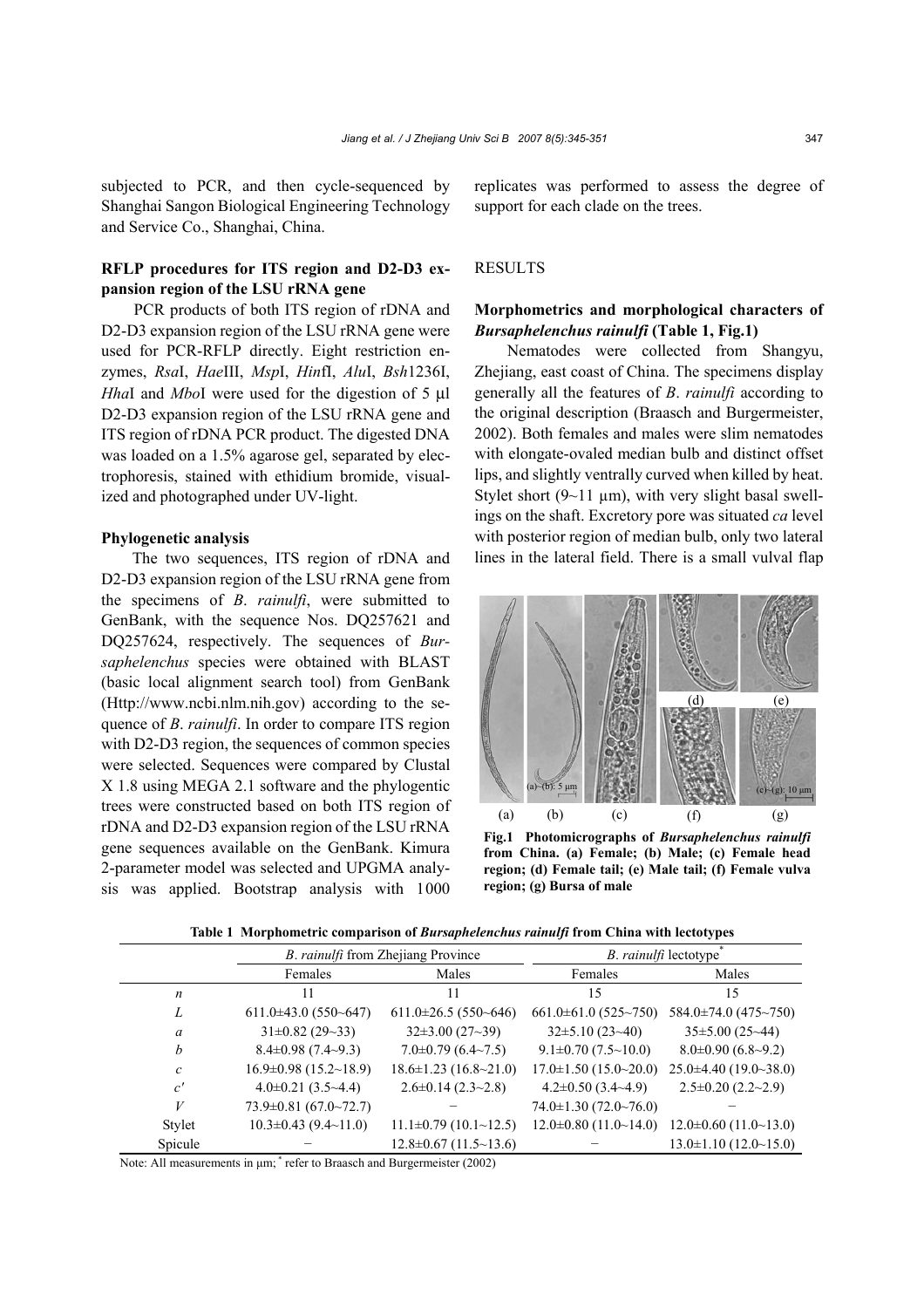and a tail with a rounded ventrally bent terminus in the female.

Male body J-shaped when killed by gentle heat. Spicules paired, dorsally arcuate, ventrally straighter, with a more or less blunt, prominent rostrum located almost in the middle of spicules, and distal tips of spicules without distinct cucullus. Tail with a pointed talon-like terminus and a small dorsoventral terminal bursa. Two subventral pairs of caudal papillae are present, including an adanal pair and a postanal pair in posterior half of the tail.

# **Molecular characterization of** *Bursaphelenchus* **species from Zhejiang, China**

The amplification of the ITS region of the *Bursaphelenchus* species yielded one fragment with length of 1029 bp (DQ257621). The results of direct sequencing corresponded well with the sequence of *B*. *rainulfi* (AM157744) in the GenBank. Seven restriction enzymes except *Mbo*I (no digestion sites) were selected for RFLPs (Fig.2). Identical DNA restriction fragment patterns were obtained for Chinese population with the original Malay populations (Braasch and



**Fig.2 ITS-RFLP patterns of** *B. rainulfi* **from China** M: 100 bp marker; 1: Unrestricted PCR product; 2: *Rsa*I; 3: *Hae*III; 4: *Msp*I; 5: *Hin*fI; 6: *Alu*I; 7: *Hha*I; 8: *Bsh*1236I

Burgermeister, 2002); general morphological observation and ITS-PCR-RFLP analysis of the *Bursaphelenchus* Shangyu population match well with the original description of *B*. *rainulfi*.

The length of fragment amplified from D2-D3 expansion region of the LSU rRNA gene of *B*. *rainulfi* was 773 bp. Eight of restriction enzymes can digest the amplified DNA fragment (Fig.3). These enzymes and the size of sub-fragments obtained for individual species are listed in Table 2.

Twelve sequences of D2-D3 expansion region of LSU rRNA gene and thirteen sequences of ITS region of *Bursaphelenchus* species and one *Ektaphelenchoides* species, obtained from GenBank, were compared with the *B*. *rainulfi* from China. UPGMA analysis of the ITS and D2-D3 sequences alignment yielded single parsimonious trees (Figs.4 and 5), in which, the sequence of ITS region of *B*. *rainulfi* from China shared 99.4% identity with the sequence of *B*. *rainulfi* (AM157744). The two phylogenetic trees based on the sequences of D2-D3 expansion region of LSU rRNA gene and of ITS region of *Bursaphelenchus* species showed similar clade trends, in which



**Fig.3 D2-D3 expansion region of LSU rRNA gene-RFLP patterns of** *B. rainulfi* **from China**  M: 100 bp marker; 1: Unrestricted PCR product; 2: *Rsa*I; 3: *Hae*III; 4: *Msp*I ; 5: *Hin*fI; 6: *Alu*I; 7: *Bsh*1236I; 8: *Hha*I;

|  |  | Table 2 Restriction fragment of amplified rDNA from Bursaphelenchus rainulfi |  |  |
|--|--|------------------------------------------------------------------------------|--|--|
|  |  |                                                                              |  |  |

 $9 \cdot MboI$ 

|               | <b>PCR</b>   | Restriction fragments (bp) |        |             |       |      |      |          |      |
|---------------|--------------|----------------------------|--------|-------------|-------|------|------|----------|------|
|               | product (bp) | RsaI                       | HaeIII | <i>MspI</i> | HintI | Alul | Hhal | Bsh1236I | MboI |
| ITS of rDNA   | 1029         | 280                        | 1029   | 700         | 520   | 380  | 480  | 310      |      |
|               |              | 190                        | -      | 330         | 205   | 200  | 340  | 280      |      |
|               |              | 180                        |        | —           | 200   | 100  | 295  | 270      |      |
|               |              |                            |        |             | 100   |      |      | 130      |      |
| LSU rRNA gene | 773          | 310                        | 540    | 390         | 500   | 290  | 210  | 360      | 510  |
|               |              | 200                        | 240    | 220         | 300   | 230  | 205  | 240      | 240  |
|               |              | 150                        | -      | 150         | -     | 150  | 200  | 150      |      |
|               |              | 110                        |        |             |       | 100  | 150  |          |      |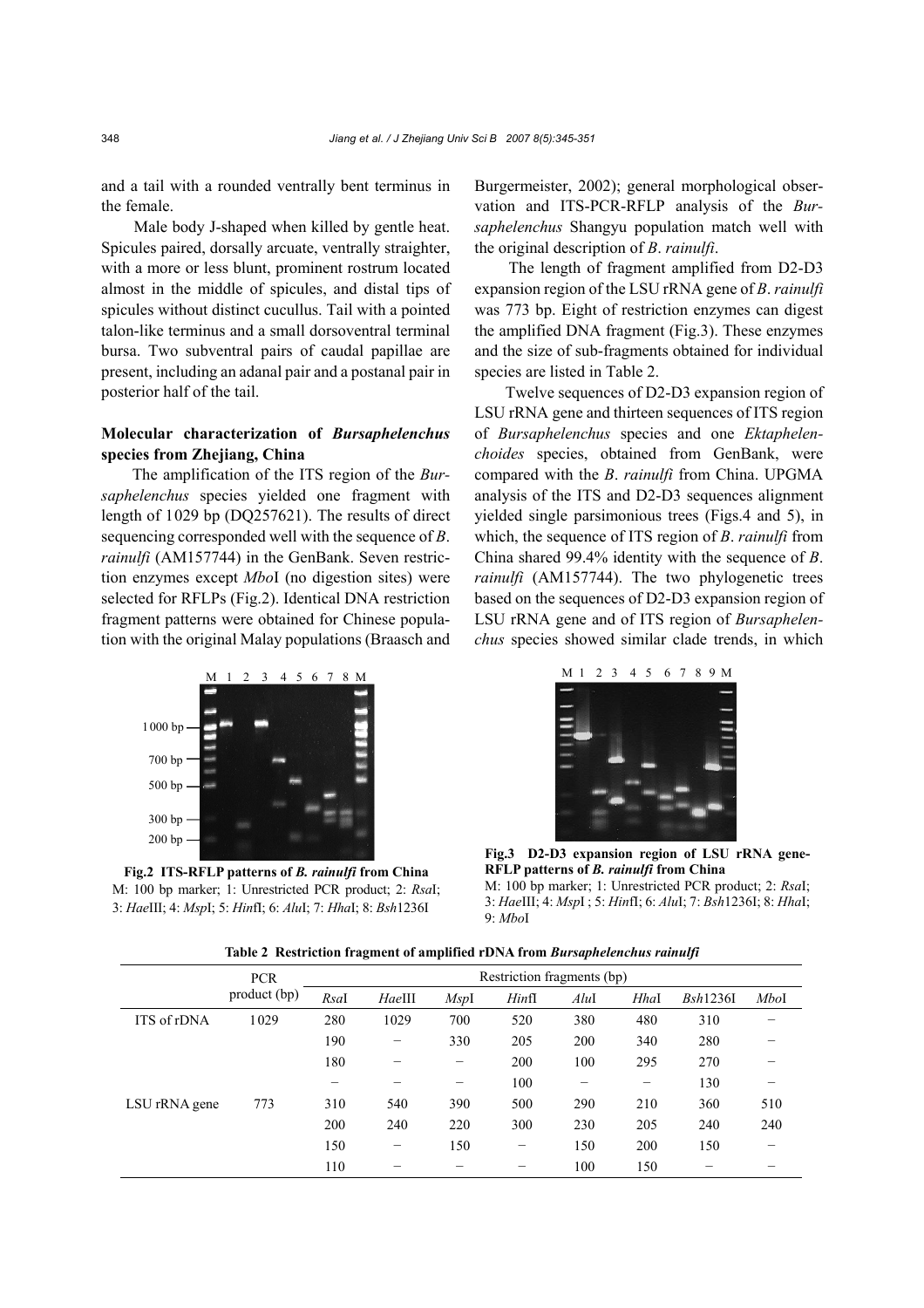the genetic divergence between rDNA of *B*. *rainulfi* and the other species is close, with *B*. *rainulfi* not having formed one obvious clade with others. *B*. *doui*, *B*. *xylophilus*, *B*. *mucronatus* and *B*. *fraudulentus* formed *B*. *xylophilus* group; *B*. *seani*, *B*. *fungivorus*, *B*. *hofmanni* and *B*. *thailandae* grouped together; *B*. *poligraphi*, *B*. *borealis*, *B*. *sexdentati*, *B*. *eggersi* formed another group.



**Fig.4 Phylogenetic tree constructed from the elision alignment of the D2-D3 expansion region of LSU rRNA gene sequence of 13** *Bursaphelenchus* **species. Bootstrap values are based on 1000 replicates**



**Fig.5 Phylogenetic tree constructed from the elision alignment of the ITS sequence of 13** *Bursaphelenchus* **species. Bootstrap values are based on 1000 replicates**

## DISCUSSION

*B*. *rainulfi*, first recorded on coniferous wood in east China, matches consistently well the original description of Malay population for both morphological and molecular characters (Braasch and Burgermeister, 2002; Burgermeister *et al*., 2005).

Phylogenetic analysis showed that the homogeneity between *B*. *rainulfi* (DQ257621) from Zhejiang and *B*. *rainulfi* (AM157744) was high. All the results showed that the two populations belong to the same species. The original population of *B*. *rainulfi* was taken in a region close to the equator and was in the tropical area. This is the first report about the species distributed in eastern China, where the climate has subtropical characters.

*B*. *rainulfi* was found in an area where *B*. *xylophilus* is present, but where *B*. *rainulfi* was isolated on a large scale from dead trees, only a few *B*. *xylophilus* were detected in the same sample. We cannot confirm whether the nematode is fungivorous or pathogenic, and if the nematode in this area is indigenous or is introduced. All these need further studies.

 LSU RNA gene, relatively conserved compared to the ITS region of rDNA, is more reliable and was used to constructed the phylogenetic relationship of different group of nematodes, such as *Longidorus* and *Xiphinema* species (He *et al*., 2005; de Ley *et al*., 1999). Braasch (2001) and Ambrogioni and Caroppo (2002) grouped *B*. *poligraphi*, *B*. *borealis*, *B*. *sexdentati* together named as *B*. *sexdentati* group according to the number of incisures, arrangement of the male caudal papillae, presence of a vulva flap and the shape of the female tail; meanwhile, *B*. *eggersi*  formed another group due to its three lateral incisures. Ryss *et al.*(2005) based on the spicule structure, put *B*. *poligraphi*, *B*. *sexdentati* and *B*. *eggersi* into piniperdae-group. The morphological characterizations among xylophilus-group are similar. As a result, the two phylogenetic trees constructed based on ITS region of rDNA and the D2-D3 expansion of LSU rRNA gene show the same phylogenetic relationship trend within the species in the genus *Bursaphelenchus*, most of which corresponded well with the results from their morphological characterization, and supported the D2-D3 expansion region is an ideal region for phylogenetic studies of nematodes.

Compared to more than 75 species described in the genus *Bursaphelenchus*, only few sequences of D2-D3 expansion of LSU rRNA gene and ITS region were available in the GenBank, the phylogenetic trees constructed in this study only provide the trend of phylogenetic relationship of the species. It is better to sequence all the D2-D3 expansion of LSU rRNA gene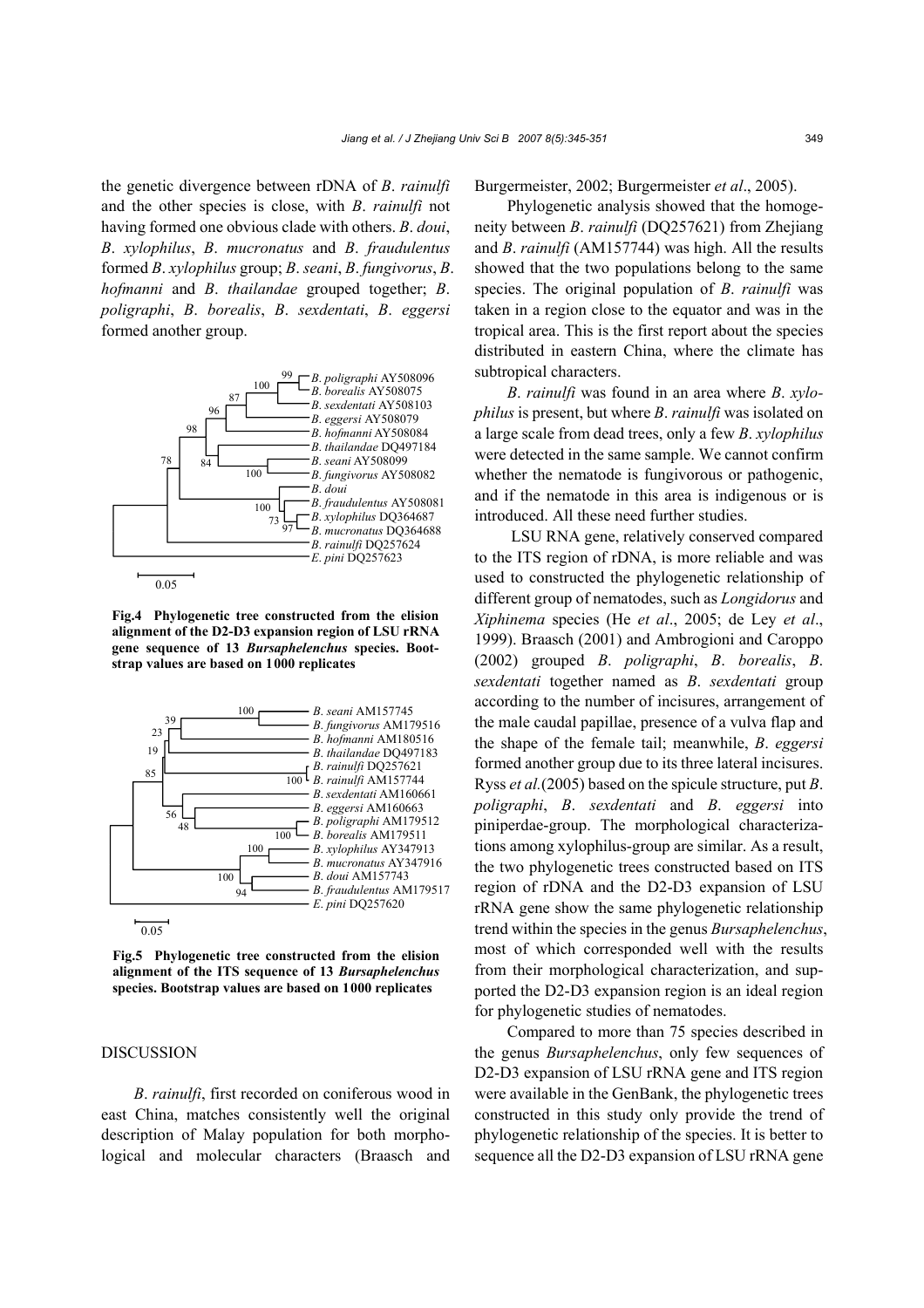and ITS region of the species in genus *Bursaphelenchus* and conduct phylogenic analysis to estimate the molecular phylogenic relationship between species and groups of the species.

#### **References**

- Ambrogioni, L., Caroppo, S., 2002. II genere *Bursaphelenchus* in Europa Con Particolare Riferimento al complesso dei nematodi del legno del pino. *Nematologia Mediterranea*, **30**(Suppl.):95-106 (in Italian).
- Ambrogioni, L., Irdani, T., Caroppo, S., 2003. Records of *Bursaphelenchus* species on coniferous wood imported from Asian Russia and China to Italy. *Redia*, **86**:139-146.
- Braasch, H., 2001. *Bursaphelenchus* species in conifers in Europe: distribution and morphological relationships. *Bulletin OEPP/EPPO Bulletin*, **31**(2):127-142.
- Braasch, H., 2004. A new *Bursaphelenchus* species (Nematoda: Parasitaphelenchidae) sharing characters with *Ektaphelenchidae* from the People's Republic of China. *Zootaxa*, **624**:1-10.
- Braasch, H., Burgermeister, W., 2002. *Bursaphelenchus rainulfi* sp. n. (Nematoda: Parasitaphelenchidae), first record of the genus *Bursaphelenchus* Fuchs, 1937 from Malaysia. *Nematology*, **4**(8):971-978. [doi:10.1163/ 156854102321122593]
- Braasch, H., Gu, J.F., Burgermeister, W., Zhang, J.C., 2005. *Bursaphelenchus doui* sp. n. (Nematoda: Parasitaphelenchidae) in packaging wood from Taiwan and South Korea—a new species of the xylophilus group. *Russian Journal of Nematology*, **13**(1):19-27.
- Burgermeister, W., Metge, K., Braasch, H., Buchbach, E., 2005. ITS-RFLP patterns for differentiation of 26 *Bursaphelenchus* species (Nematoda: Parasitaphelenchidae) and observations on their distribution. *Russian Journal of Nematology*, **13**(1):29-42.
- Dan, Y., Yang, P.W., Li, J.L., Yu, S.F., 2003. PCR amplification of ribosomal DNA in four species of *Bursaphelenchus*. *Journal of Yunnan Agricultural University*, **18**(3):309-311 (in Chinese).
- de Ley, P., Félix, M.A., Frisse, L.M., Nadler, S.A., Sternberg, P.W., Thomas, W.K., 1999. Molecular and morphological characterization of two reproductively isolated species with mirror-image anatomy (Nematoda: Cephalobidae). *Nematology*, **1**(6):591-612. [doi:10.1163/15685419950 8559]
- Evans, H.F., Mcnamara, D.G., Braasch, H., Chadoeuf, J., Magnusson, C., 1996. Pest risk analysis (PRA) for the territories of the European Union (as PRA area) on *Bursaphelenchus xylophilus* and its vectors in the genus *Monochamus*. *OEPP/EPPO Bulletin*, **26**(2):199-249.
- Fang, Y.S., Zhao, J., Zhuo, K., 2002a. Description of *Bursaphelenchus dongguanensis* sp. n. in China (Nematoda: Aphelenchoididae). *Journal of Huazhong Agricultural University*, **21**(2):109-111 (in Chinese).

Fang, Y.S., Zhuo, K., Zhao, J., 2002b. Description of *Bur-*

*saphelenchus aberrans* n. sp. (Nematoda: Parasitaphelenchidae) isolated from pine wood in Guangdong Province, China. *Nematology*, **4**(7):791-794. [doi:10.1163/ 156854102760402577]

- Ferris, V.R., Ferris, J.M., Faghihi, J., 1993. Variations in spacer ribosomal DNA in some cyst forming species of plant parasitic nematodes. *Fundamental and Applied Nematology*, **16**(2):177-184.
- He, Y., Subbotin, S., Rubtsova, T.V., Lamberti, F., Brown, D.J.F., Moens, M., 2005. A molecular phylogenetic approach to *Longidoridae* (Nematoda: Dorylaimida). *Nematology*, **7**(1):111-124. [doi:10.1163/156854105419 2108]
- Hoyer, V.U., Burgermeister, W., Braasch, H., 1998. Identification of *Bursaphelenchus* species (Nematoda: Aphelenchoididae) on the basis of amplified ribosomal DNA (ITS-RFLP). *Nachrichtenblatt des Deutschen Pflanzenschutzdiensites*, **50**(11):273-277.
- Hunt, D.J., 1993. Aphelenchida, Longidoridae and Trichodoridae, Their Systematics and Bionomics. Cambridge University Press, UK, p.106-109.
- Iwahori, H., Tsuda, K., Kanzaki, N., Izui, K., Ftai, K., 1998. PCR-RFLP and sequencing analysis of ribosomal DNA of *Bursaphelenchus* nematodes related to pine wilt disease. *Fundamental and Applied Nematology*, **21**(6): 655-666.
- Maafi, Z.T., Subbotin, S.A., Moens, M., 2003. Molecular identification of cyst-forming nematodes (Heteroderidae) from Iran and a phylogeny based on ITS-rDNA sequences. *Nematology*, **5**(1):99-111. [doi:10.1163/1568541027652 16731]
- Madani, M., Vovlas, N., Castillo, P., Subbotin, S.A., Moens, M., 2004. Molecular characterization of cyst nematode species (*Heterodera* spp.) from the Mediterranean Basin using RFLPs and sequences of ITS-rDNA. *Journal of Phytopathology*, **152**(4):229-234. [doi:10.1111/j.1439- 0434.2004.00835.x]
- Mamiya, Y., Enda, N., 1979. *Bursaphelenchus mucronatus* n. sp. (Nematoda: Aphelenchoididae) from pine wood and its biology and pathogenicity to pine trees. *Nematologica*, **25**(3):353-361.
- Palmisano, A.M., Ambrogioni, L., Tomiczek, C., Brandstetter, M., 2004. *Bursaphelenchus sinensis* sp. n. and *B. thailandae* Braasch et Braasch-Bidasak in Packaging wood from China. *Nematologia Mediterranea*, **32**(1):57-65 (in Italian).
- Ryss, A., Vieira, P., Mota, M., Kulinich, O., 2005. A synopsis of the genus *Bursaphelenchus* Fuchs, 1937 (Aphelenchida: Parasitaphelenchidae) with key to species. *Nematology*, **7**(3):393-458. [doi:10.1163/15685410577 4355581]
- Subbotin, S.A., Sturhan, D., 2004. *Heterodera circeae* sp. n. and *H. scutellariae* sp. n. (Tylenchida: Heteroderidae) from Germany, with notes on the goettingiana group. *Nematology*, **6**(3):343-355. [doi:10.1163/1568541042360 582]